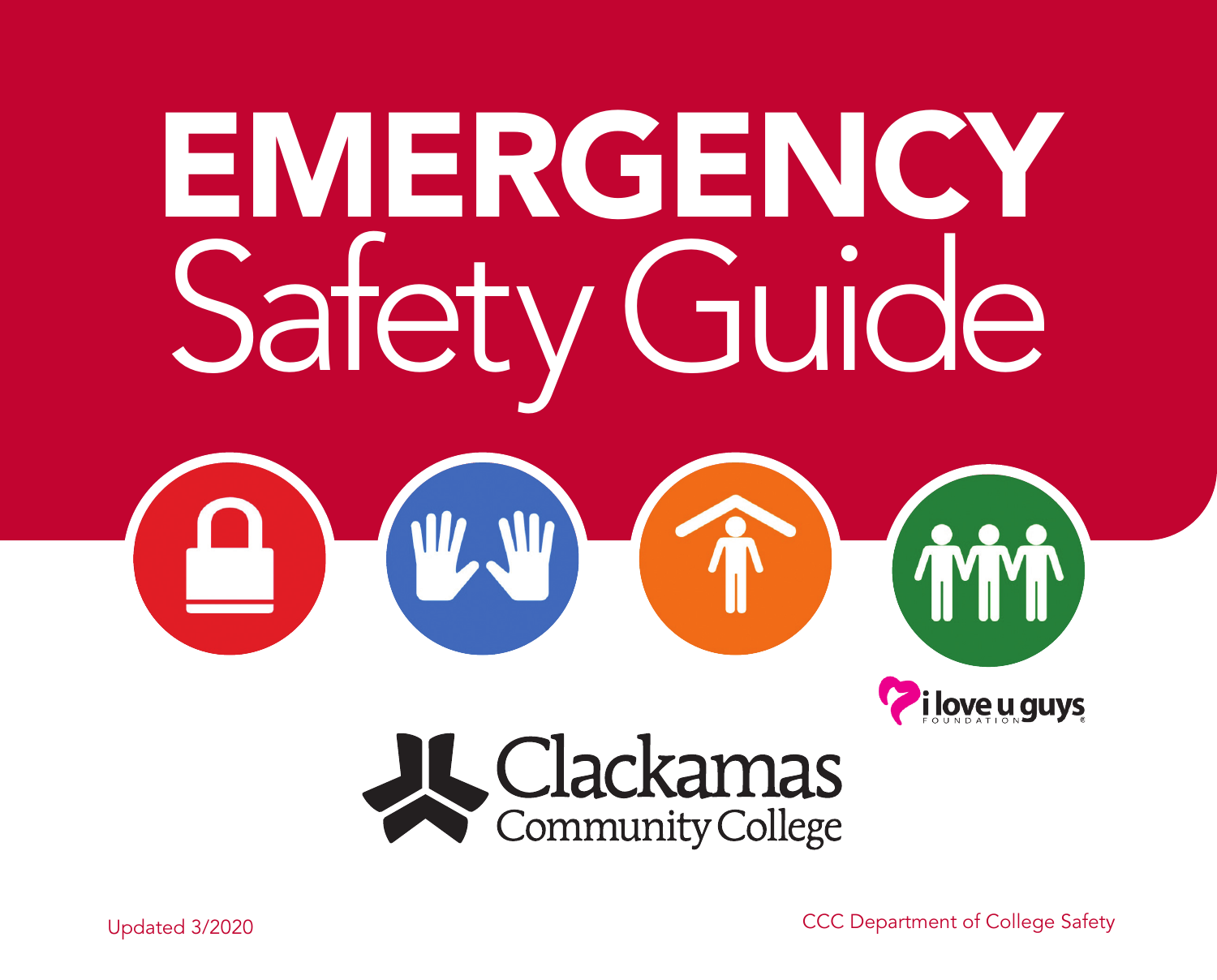This reference provides an easy-to-read flip chart of how to respond in a variety of emergencies, including:

- 1. Steps to report an emergency
- 2. Specific actions to be taken for each emergency type
- 3. Evacuation procedures

Following these procedures will help provide safety and protection for those on the premises of Clackamas Community College campuses and leased properties.

The Emergency Safety Guide should be placed in a prominent place in all college facilities where they are accessible to everyone in the event of an emergency. Campus directories are in each building. These safety guides are located in most college offices and rooms, along with a building map showing escape routes and locations of emergency equipment.

Familiarize yourself with this Emergency Safety Guide. In the event of an emergency, it will serve as a quick reference for effective action.

All questions relative to this guide or building directories should be directed to the College Safety Director or Associate Deans. Additional documentation concerning fire systems, emergency controls and safety procedures are available through the College Safety Director.

#### The emergency response number is 911 and then 503-594-6650.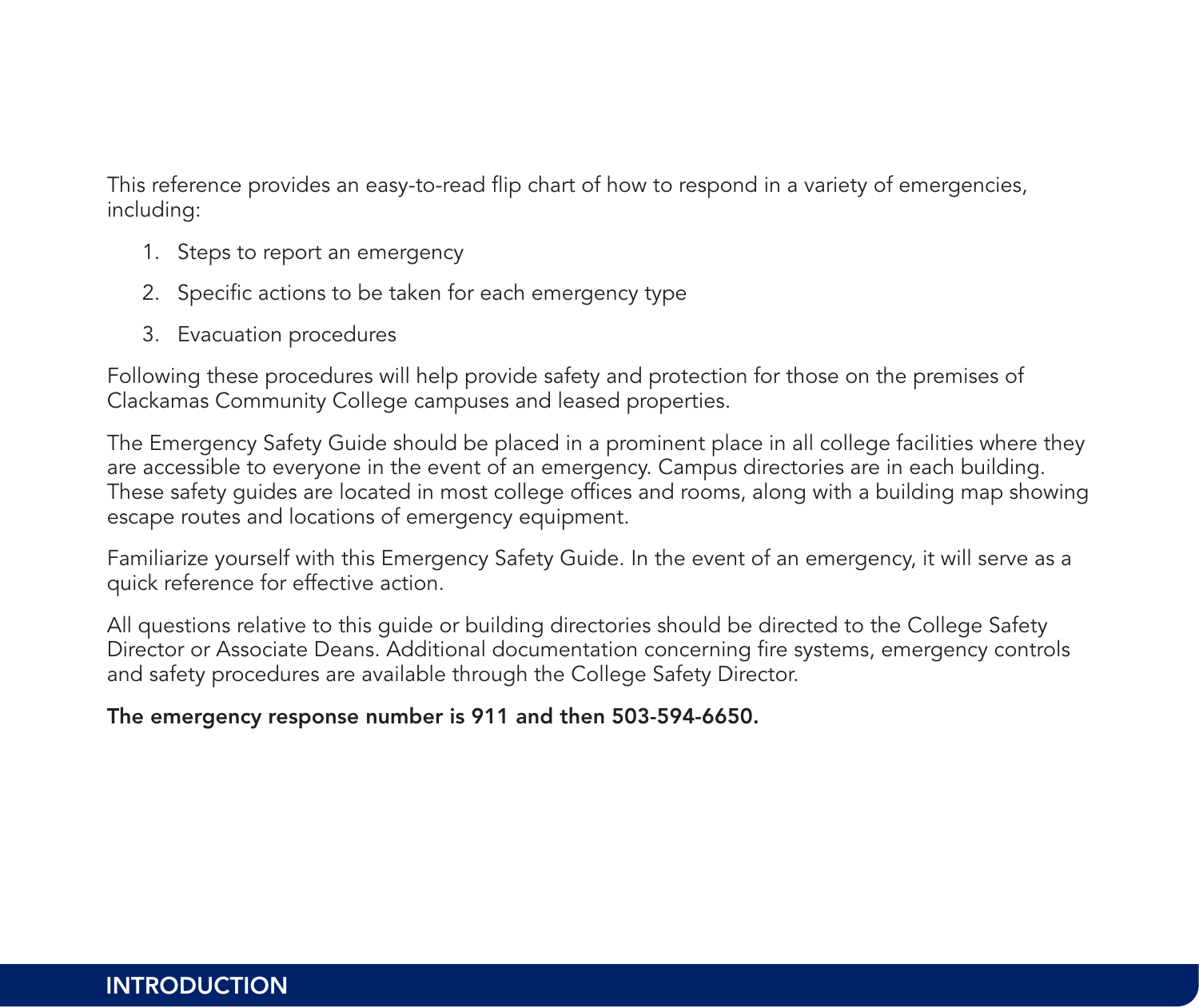Protecting personal safety and the safety of property on campus is a priority.

College Safety officers are state-certified security officers. Call 911 in an emergency for police, fire and ambulance. Then call College Safety at 503-594-6650.

When reporting an emergency, remain calm and:

- 1. Say if you or others are injured and require medical attention.
- 2. Give your location, what happened (who, what, when, where, if a weapon was involved) such as assault, robbery, theft, vandalism, threats or any situation that would endanger life or property.
- 3. Describe person(s) involved and the property involved.
- 4. If a vehicle is involved, include the make, model, color, license plate.

If you witness a crime or notice a person(s) and/or vehicle(s) acting suspiciously, call 911 and then College Safety.

When College Safety officers arrive, give them any information you have.

In an emergency, use any available college telephone. Courtesy telephones are located:

Oregon City campus – *in all buildings* Harmony campus – *by the elevator* Wilsonville campus – *by the elevator*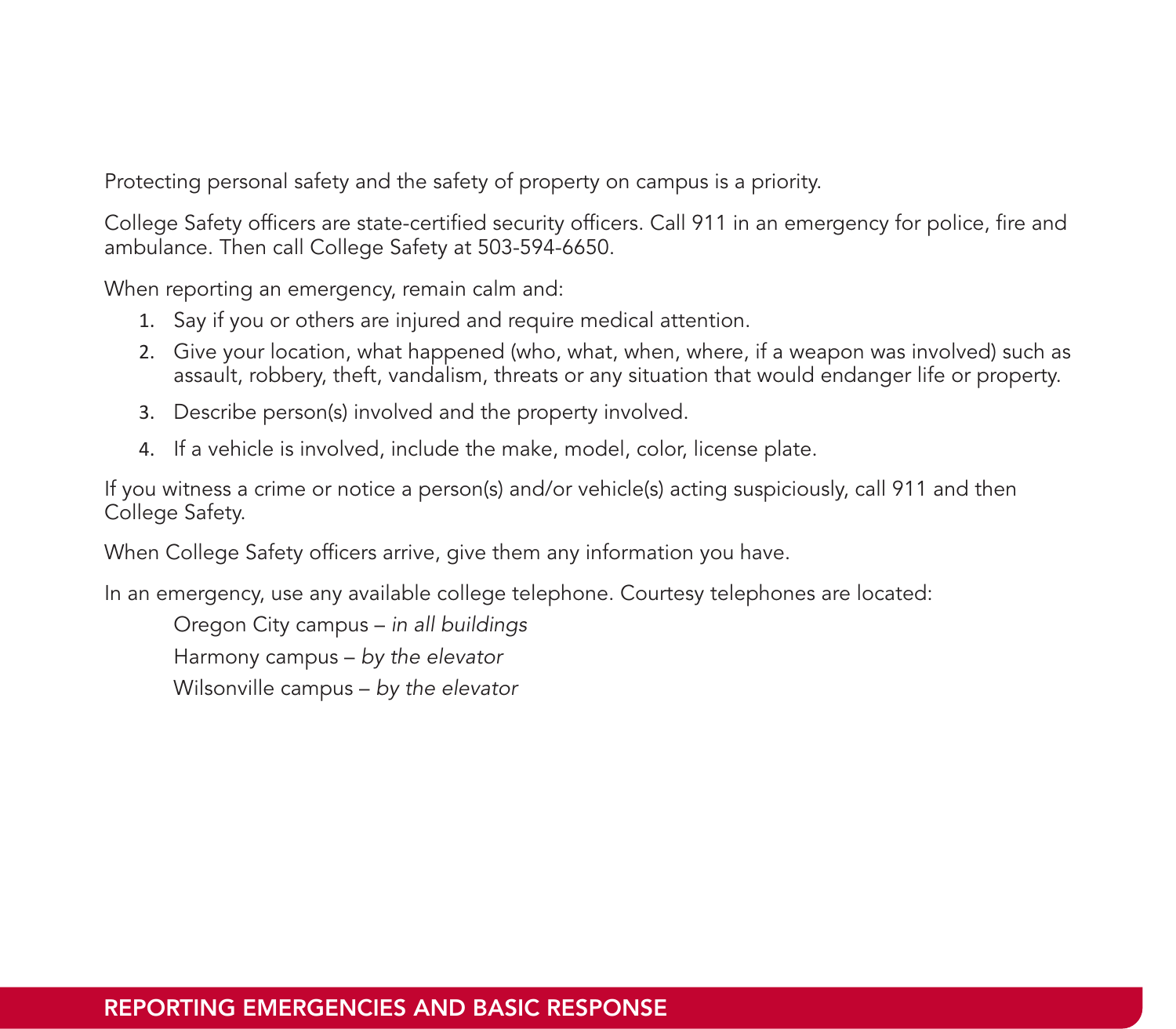# LOCKDOWN! LOCKS, LIGHTS, OUT OF SIGHT.

## **Students**

- Move away from sight
- Maintain silence
- • Silence cellphones
- • Prepare to evade or defend

# **Staff**

- Lock interior doors
- • Turn out the lights
- Move away from sight
- • Do not open the door
- • Maintain silence
- • Silence cellphones
- • Prepare to evade or defend

Students/staff with disabilities should be given assistance to get out of sight.

Lockdown is called when there is a threat or hazard inside the building. From domestic violence incidents to intruders to active shooters, Lockdown uses room security to protect students and staff from an immediate threat.



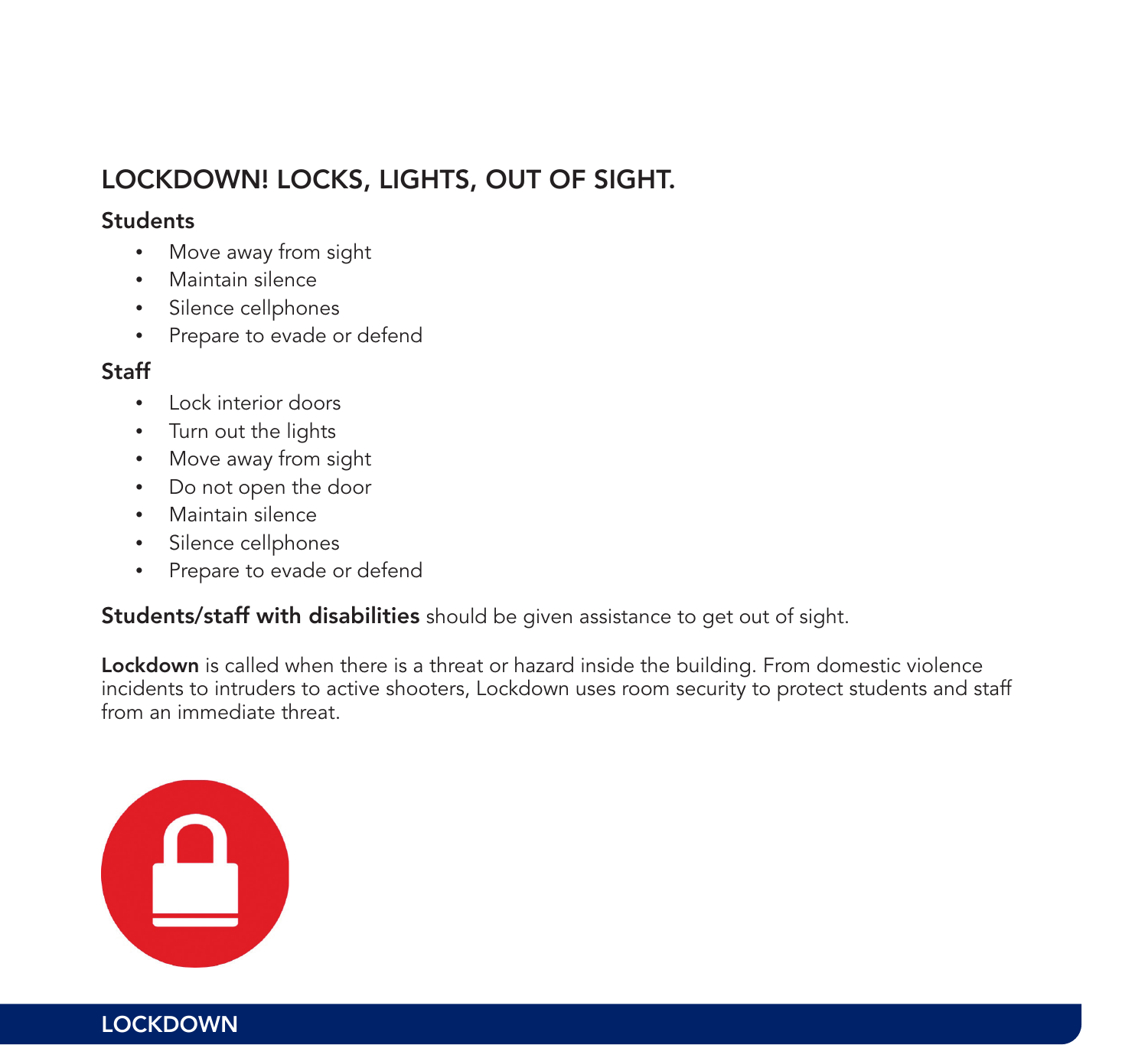# LOCKOUT! SECURE THE PERIMETER.

#### **Students**

- Return inside
- • Business as usual

## **Staff**

- Bring everyone indoors
- • Lock perimeter doors
- • Stay out of view and away from windows
- Increase situational awareness
- Business as usual
- Take attendance

Lockout is called when there is a threat or hazard outside of the campus building. Whether it's due to violence or criminal activity in the immediate neighborhood or a dangerous animal in the vicinity, Lockout uses the security of the physical facility to act as protection.

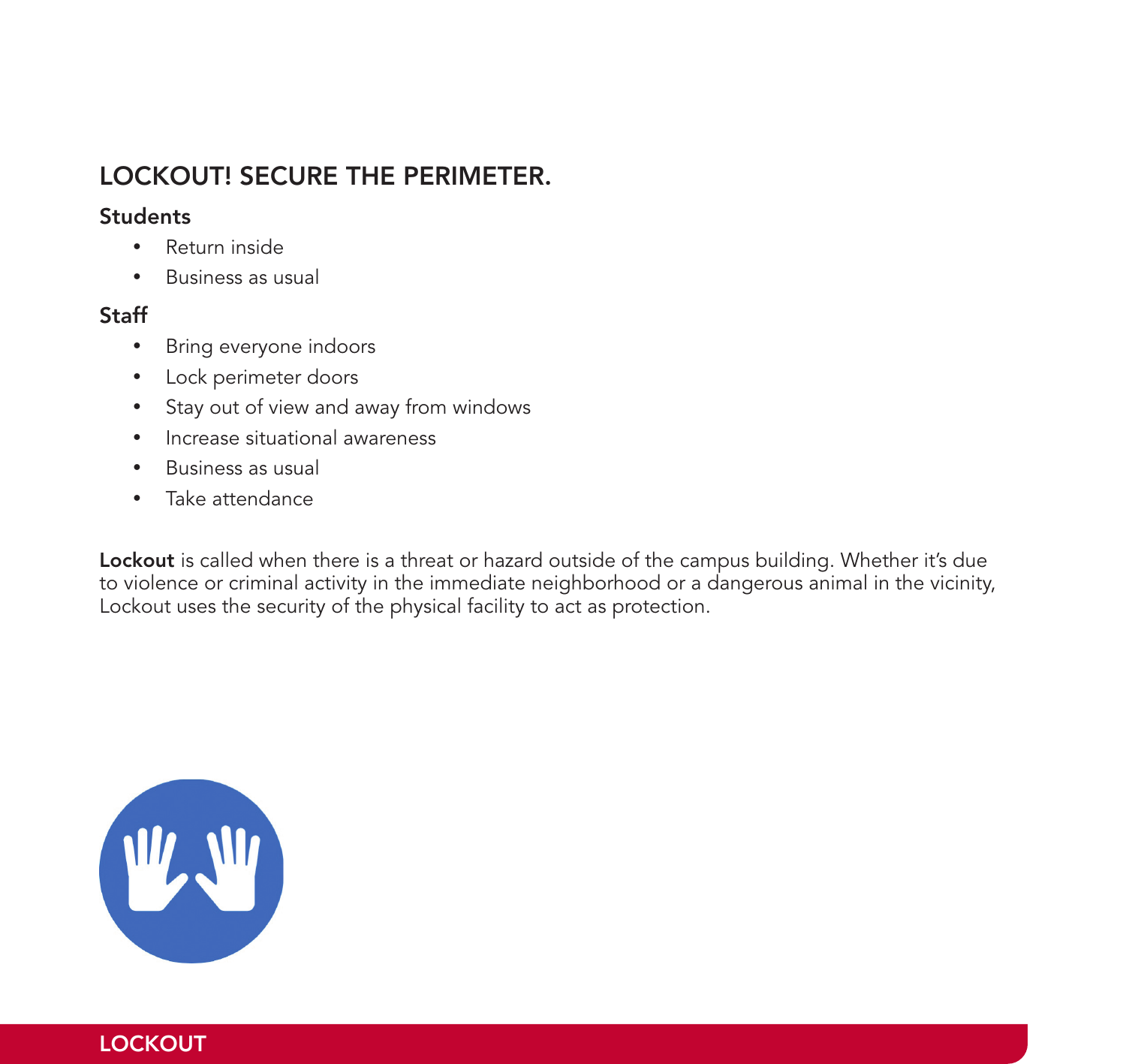# SHELTER!

# Students

| Hazard     | Safety strategy          |
|------------|--------------------------|
| Tornado    | Evacuate to shelter area |
| Hazmat     | Seal the room            |
| Earthquake | Drop, cover and hold on  |
| Tsunami    | Get to high ground       |

# Staff

- • Lead safety strategy
- Take attendance

Shelter is called when the need for personal protection is necessary.

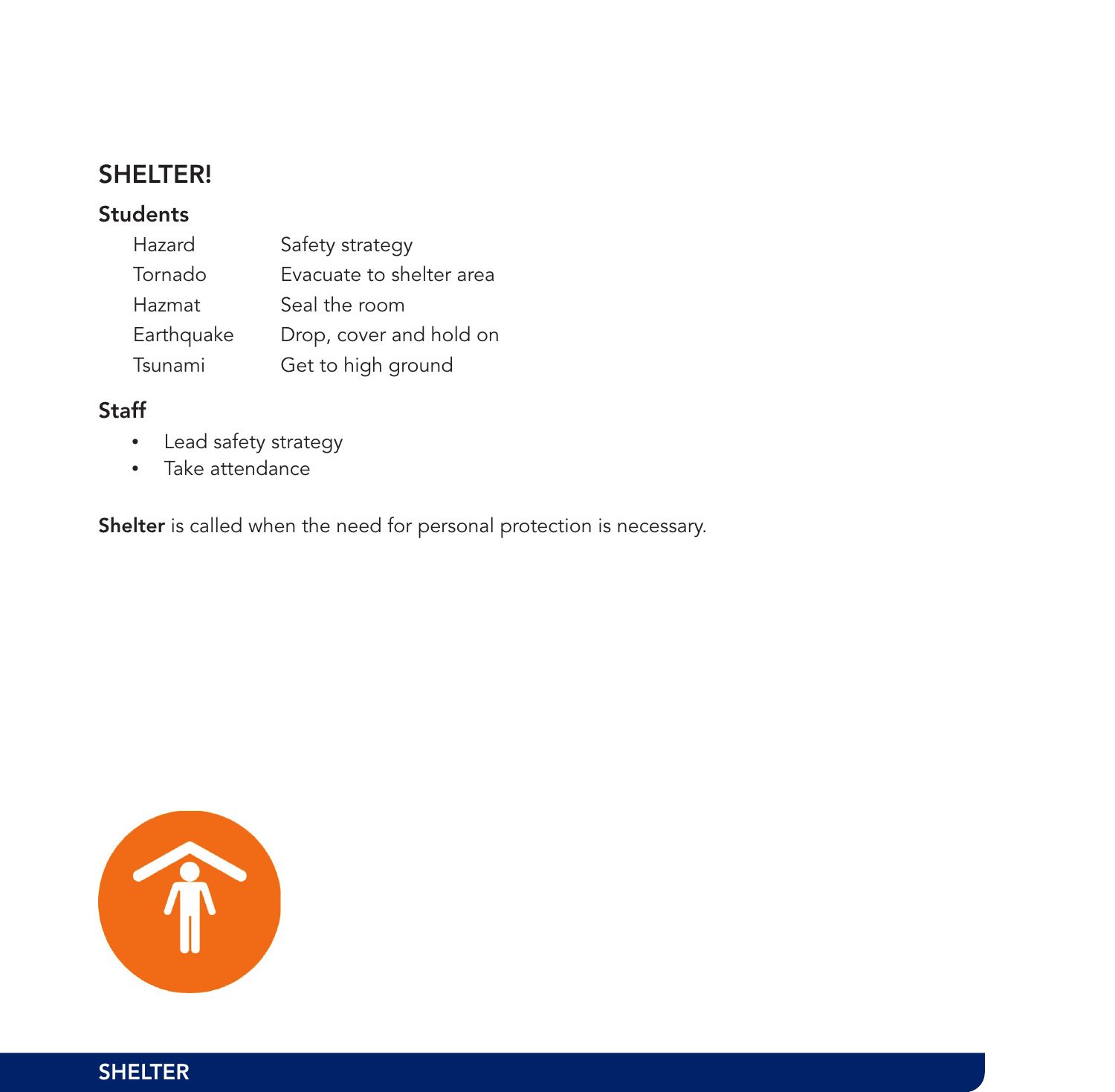# EVACUATE!

#### **Students**

- Bring your phone
- Leave your stuff behind
- • Follow instructions

## **Staff**

- Lead evacuation to location
- Take attendance
- Notify if missing, extra or injured students

Evacuation is called when there is a need to move students and staff from one location to another. Students and staff should be prepared to follow specific instructions given by first responders.

All building evacuations will occur when a fire alarm sounds continuously and/or upon notification by College Safety.

#### Procedures to account for all employees:

- 1. People on campus report to the predetermined evacuation area where College Safety will account for evacuees. Each instructor should take attendance at each class meeting and carry their attendance sheet with them when they evacuate.
- 2. People unaccounted for are to be reported to College Safety with the person's name and the last time they were seen. This information will be shared with emergency responders.
- 3. Do not return to the building until authorized to do so.



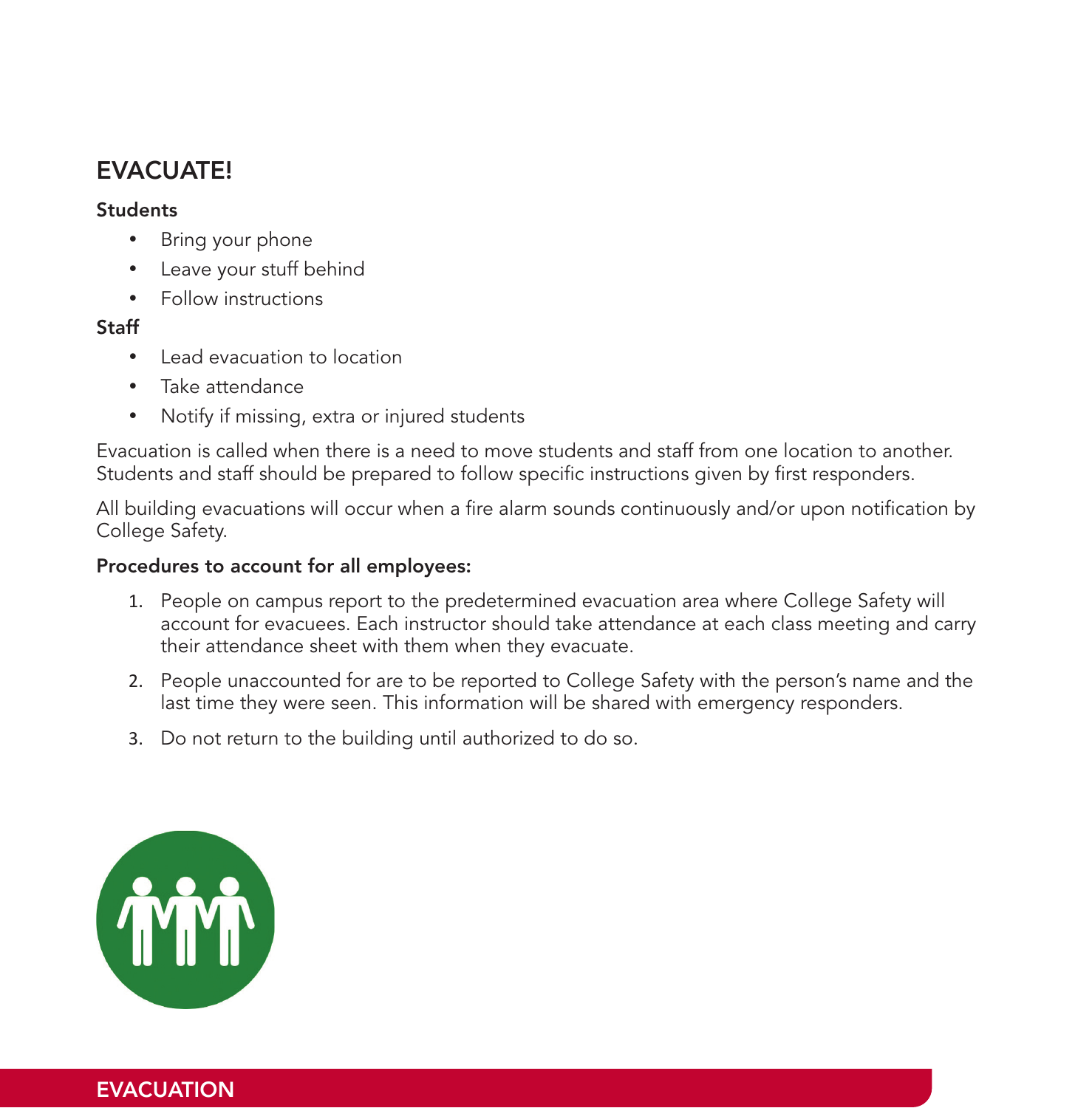## Evacuation of persons with mobility impairments:

In an emergency, people in wheelchairs and other impaired persons should observe the following evacuation procedures:

- 1. Move yourself, or ask someone to assist you, toward the nearest exit. In emergencies other than fire/earthquake, use the nearest elevator. Persons with mobility, visual or sight impairment should be treated as if they were injured persons for evacuation purposes.
- 2. If you are mobility impaired and you reach an obstruction, such as a staircase, request assistance from others. CCC has installed "Evacu-Trac" chair track devices that are manually operated for descent to main floor exits.
- 3. Stay in the exit corridor on the stairway or landing, calling for help until assistance arrives. Rescue personnel, fire, police and College Safety officers will check all exit corridors and exit stairwells first for trapped persons.

#### Evacuation of persons with visual impairments:

In an emergency, explain to the visually impaired person the nature of the emergency and offer to guide the person to the nearest exit. Have the person take your elbow. As you walk, describe where you are and advise them of any obstacles. When you have reached safety, reorient the person and ask if they need further assistance.

### Evacuation of persons with hearing impairments:

Get the person's attention by physical contact or by turning the lights on and off, if they are operational. Then use a simple warning method such as writing a note explaining the emergency and the nearest evacuation route ("Fire. Come with me."), or indicating through gestures what is happening and what to do.



EVACUATION OF MOBILITY, VISUALLY AND HEARING IMPAIRED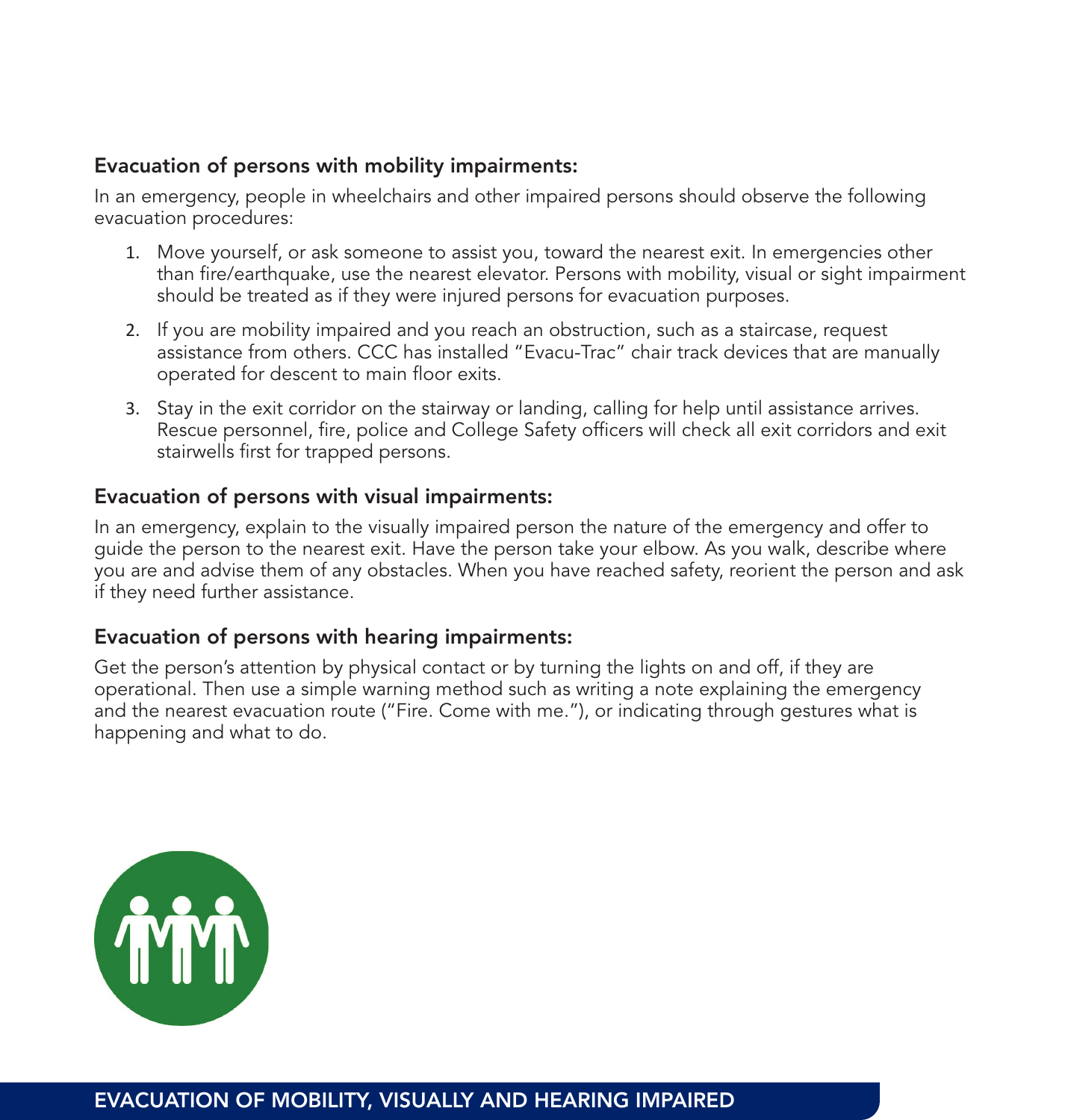## Basic response procedure – Fire Emergencies

## Small fire:

- 1. Call 911.
- 2. If you are not trained in the use of a fire extinguisher, do not use one.
- 3. If you are fire extinguisher trained, use it now. Even if a fire extinguisher's use stops a fire, it is imperative you notify College Safety by calling 503-594-6650, who will call the appropriate responders and CCC staff.

# Large fire:

- 1. Call 911.
- 2. If you are not trained in the use of a fire extinguisher, do not use one.
- 3. Sound the fire alarm and close the door to the room where the fire is located. *(See posted map for location of fire alarms.)*
- 4. Call 503-594-6650 to contact College Safety and give your name, department and location of the fire, and if you suspect someone may be trapped inside the building.
- 5. When the building alarm sounds or College Safety directs evacuation, leave immediately taking the nearest exit. Mobility impaired persons should request assistance from those closest to them. In the event no one can assist, proceed to the nearest stairway or exit and shout for help if you are unable to leave the building.

#### 6. DO NOT USE THE ELEVATORS.

7. Evacuate 300 feet from the building, keeping out of the way of emergency personnel. Do not return to the building until instructed it is safe to do so.

Know where the nearest fire extinguisher and fire alarms are.

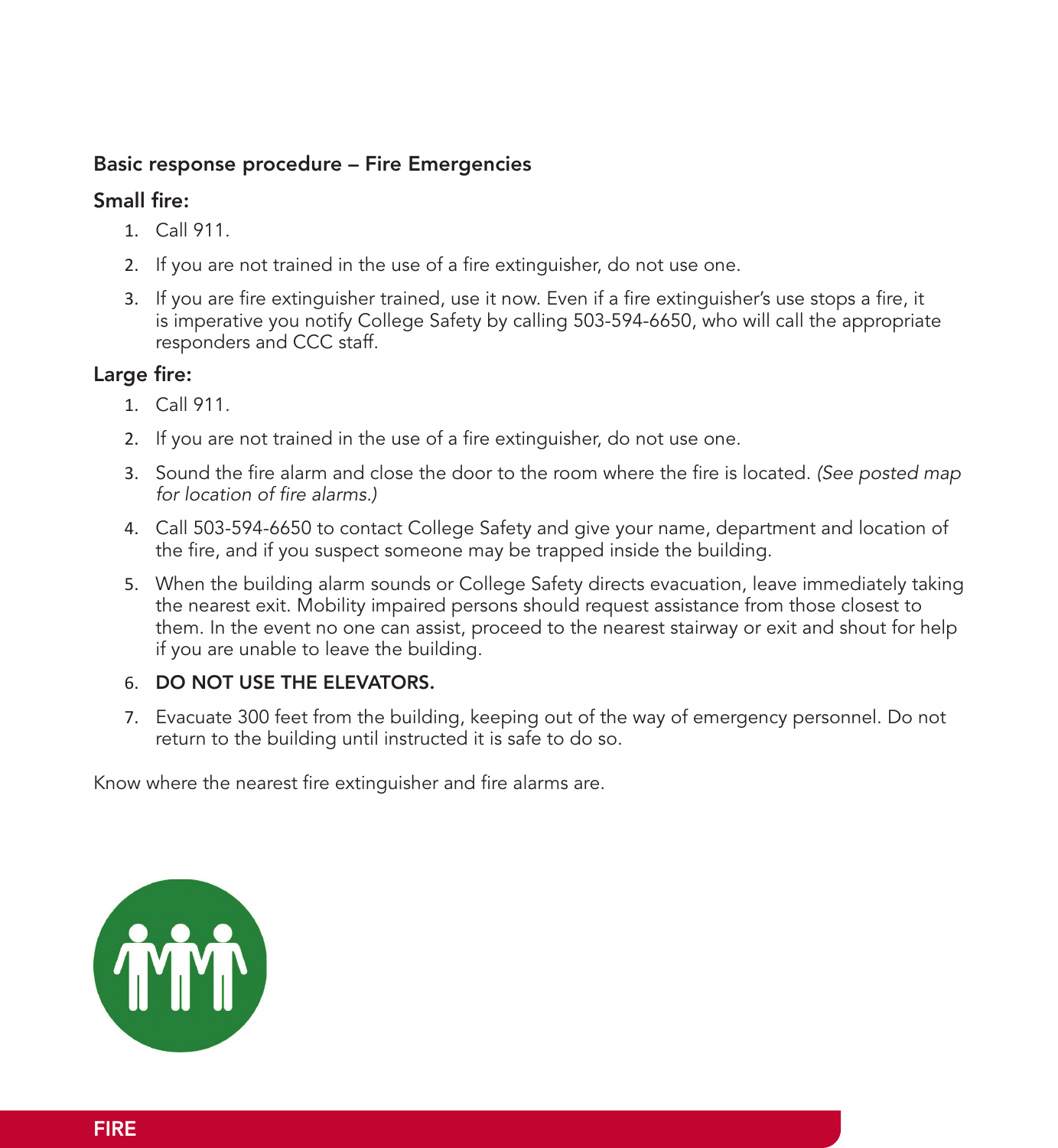### Bomb threats by phone:

- 1. Remain calm and ask:
	- *• Where is the bomb?*
	- *• When will it go off?*
	- *• Who are you?*
	- *• Why are you doing this?*
- 2. Call 911 and then College Safety at 503-594-6650. Give your name, location and telephone number, information you have acquired and date/time of the call.
- 3. Building/campus evacuation will be the responsibility of campus authorities.

DO NOT ACTIVIATE ELECTRONIC DEVICES. Radios and cellphones could cause a device to detonate.

## Bomb threats by mail:

Characteristics to look for in a letter bomb: No return address, restrictive markings ("confidential," "personal"), excessive postage, badly typed or written address, rigid or bulky, misspelled words, addressed to title only, mailed from a foreign country.

Suspicious package: If you spot a suspicious object or package (e.g., strange odor, protruding wires, oily stains on wrapper, no return address, lopsided, wrong title with name, foreign mail, air mail or special delivery, excessive tape), report it immediately. **DO NOT TOUCH IT, TAMPER WITH IT OR MOVE IT.** 

*Note: If advised to evacuate, move 300 feet away from the building. Do not re-enter the building until you are told it is safe.*

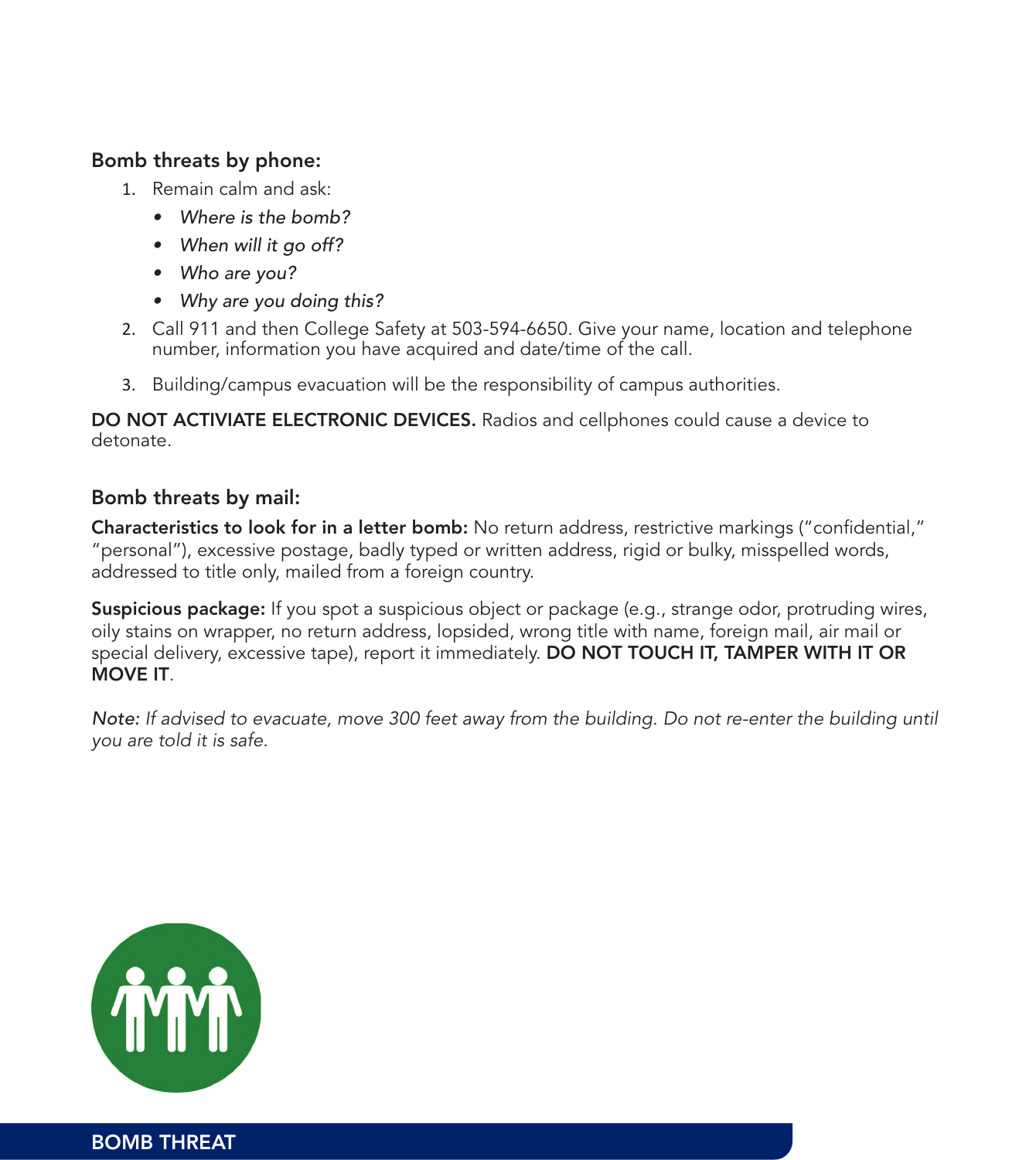## Reporting methods:

- Call 911 and then call College Safety at 503-594-6650.
- • Off-campus sites, call 911 immediately.

College Safety officers are designated as First Aid Responders.

#### Response procedures:

- 1. If a serious injury or illness occurs on campus, call 911. Then call College Safety at 503-594-6650. Give your name, location of victim(s), nature and severity of the medical problem, if known.
- 2. Do not move a seriously injured person unless there is a life-threatening situation.
- 3. Remain with the victim until emergency personnel arrive.
- 4. Follow all instructions given to you by the College Safety officer and/or emergency personnel.
- 5. College Safety has full first aid kits with universal precaution protective equipment. There are various "self-help" first aid kits kept in each building.
	- See building directories for the location of first aid kits.

*Note: First aid kit locations are identified in the evacuation maps mounted in placards on the wall in hallways, most work areas and at exit doors. First aid kits are maintained by the Department of College Safety. Please notify a College Safety officer to report missing first aid kits and/or the need for additional or replacement supplies.*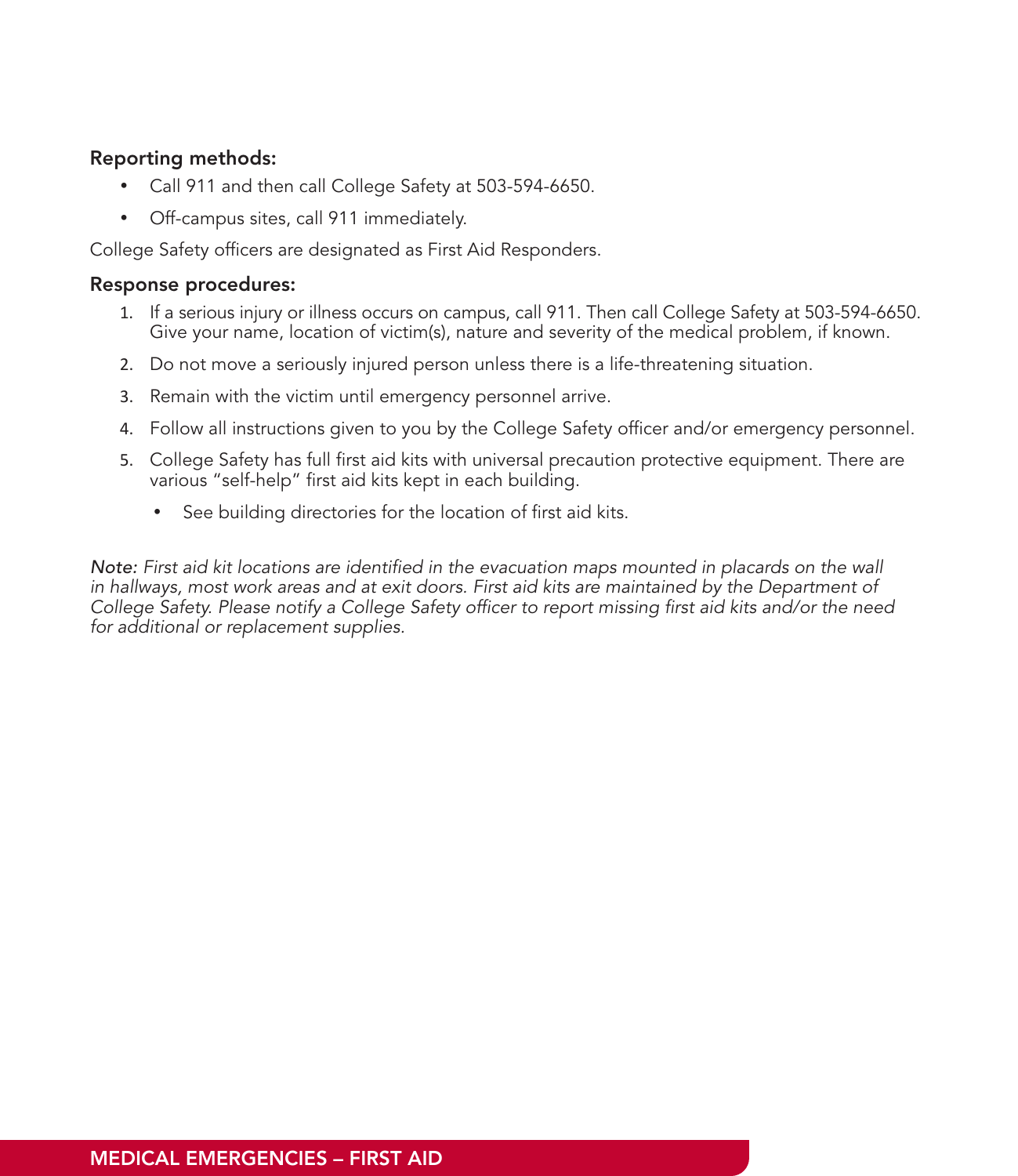#### Basic response procedures for chemical spills:

- 1. Close the door to the room with the leak/spill. Evacuate 300 feet from the building.
- 2. Try to identify the spilled or leaking material. Call 911 and then College Safety at 503-594-6650.
- 3. Emergency responders will isolate the hazard to keep others from entering the area.
- 4. Inform College Safety of any spill or leak greater than 1 gallon. If the spill involves hazardous material, all employees must leave the immediate area until trained college staff or outside contract responders assess the situation and clean up the spill/leak.
- 5. Spill reporting and cleanup in CCC's laboratory facilities also follow the Laboratory Chemical Hygiene Plan established for that area.

### Upon discovering a chemical spill that you are not trained to handle:

- 1. Call 911 and then College Safety at 503-594-6650.
- 2. Give the location, type and magnitude of the spill/leak so assessment can be made and outside hazmat teams can be called.

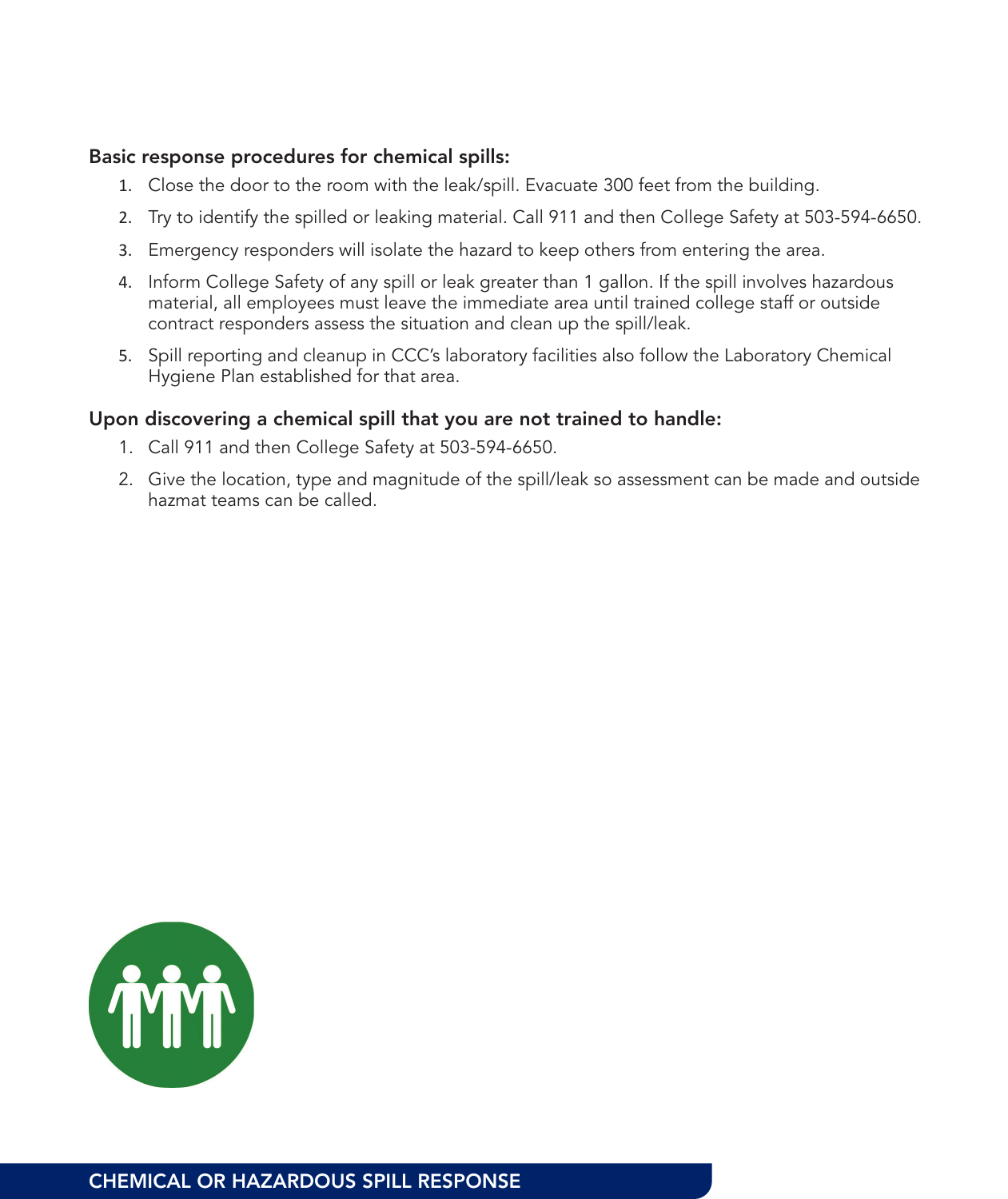An active threat is any incident when there is any immediate threat or danger on campus. In addition to an individual using a firearm, it includes other weapons or instruments that can cause injury.

In an encounter with an angry or hostile individual or an active threat situation, you must quickly determine the most reasonable way to protect yourself. In the moment, you will need to make a personal choice based on your assessment of the situation.

#### Angry or hostile student, customer or coworker

- Stay calm and listen attentively.
- Maintain eye contact, while being courteous, patient and respectful.
- If shouting, swearing or threatening continues, signal a coworker or supervisor that you need help (have a prearranged code word or alarm system). Do not make any calls yourself — have someone call College Safety at 503-594-6650 or 911.

#### Active threat

- Run. When an active threat is in your vicinity:
	- o Have an escape route and plan in mind.
	- o Leave your belongings behind.
	- o Keep your hands visible.
	- **Hide**. If an evacuation is not possible:
		- o Hide in an area out of the active threat's view.
		- o Block entry to your hiding place and lock the doors.
- Fight. As a last resort, and only if your life is in danger:
	- o Attempt to incapacitate the violent person.
	- o Act with physical aggression and throw items at the violent person.
	- o Improvise weapons: Backpacks, books, laptops, water bottles, etc.
- Call 911 when it is safe to do so
- **When law enforcement arrives:** 
	- o Remain calm and follow officers' instructions.
	- o Immediately raise hands and spread fingers; keep hands visible at all times.
	- o Avoid making quick movements toward officers.
	- o Avoid pointing, screaming and/or yelling.
	- o Do not stop to ask officers for help or direction when evacuating, just proceed in the direction from which officers are entering the premises.
- Information to provide law enforcement and/or 911 operator:
	- o Location of active threat
	- o Number of suspects
	- o Physical description of suspect(s)
	- o Number and type of weapons
	- o Number of potential victims

#### Tips for people with disabilities:

• Persons with disabilities and access and functional needs should ensure their individual needs are integrated into CCC's emergency evacuation plan, develop a "buddy system" for assistance evacuating or concealing themselves to avoid an attacker and think creatively about how to use personal assistive devices (e.g., canes, crutches, wheelchairs) as weapons if needed during an active threat attack.

#### ACTIVE THREAT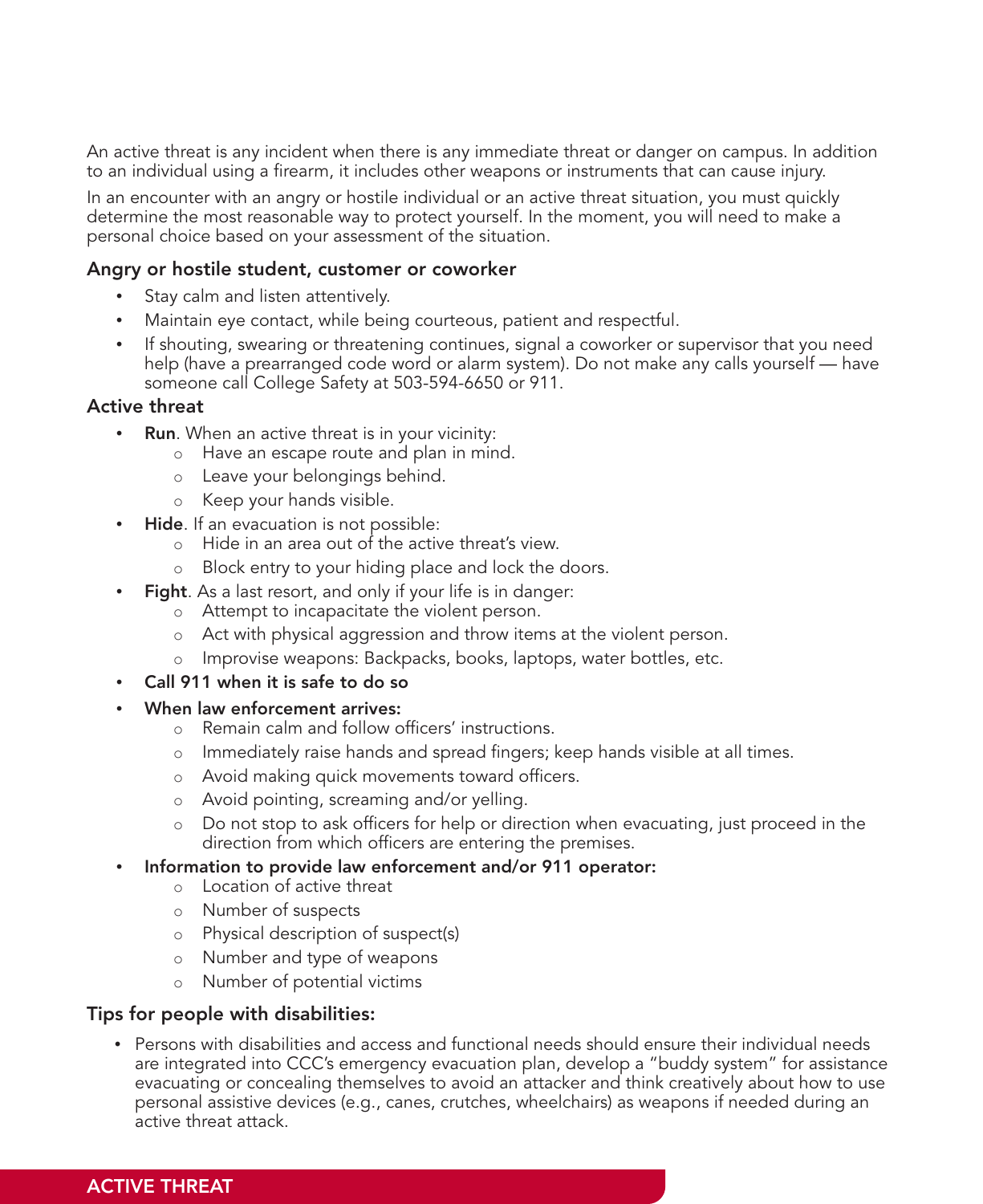#### Before it shakes:

- 1. Identify vital records within your work environment. (Vital record forms are available in the College Safety office.)
- 2. Plan with your department for the first 72 hours following an earthquake.

## During an earthquake: Drop, Cover, Hold

- 1. If indoors, stay there. Get under a desk, heavy table or stand in a corner away from windows and outside walls. Do not use elevators.
- 2. If in a crowded room or in a large gathering, do not rush the doors. Move away from all areas with display shelves or glass that could fall. Remain calm and use the closest exit.
- 3. If outdoors, get into an open area away from trees, buildings, walls, vehicles and powerlines/ transformers.
- 4. If driving, pull over to the side of the road and stop. Do not exit your car. Avoid overpasses and powerlines. Do not run to your car or position yourself between vehicles, the bouncing of vehicles could injure or kill you.

#### After the earthquake: Basic procedures

- 1. Following the initial shock, get outside and clear of buildings and trees. Prepare for aftershocks.
- 2. Follow procedures in this manual for fire, hazardous materials leaks, spills and serious injury. Assist the mobility impaired to exit facilities to safety.
- 3. In major damage or disruption, College Safety will announce and implement evacuation procedures at the direction of the college president/designee.
- 4. Assist all persons close to you and report injured person(s) to 911 and then College Safety at 503-594-6650.

#### Tips for people with disabilities:

If you are unable to Drop, Cover and Hold On:

- Get as low as possible and move away from windows or other items that can fall on you.
- Do not try to transfer from your wheelchair during the shaking. Wait for the shaking to stop before transferring.
- If you use a wheelchair; lock your wheels and remain seated until the shaking stops.
- Always protect your head and neck with your arms, a pillow, a book or whatever is available.